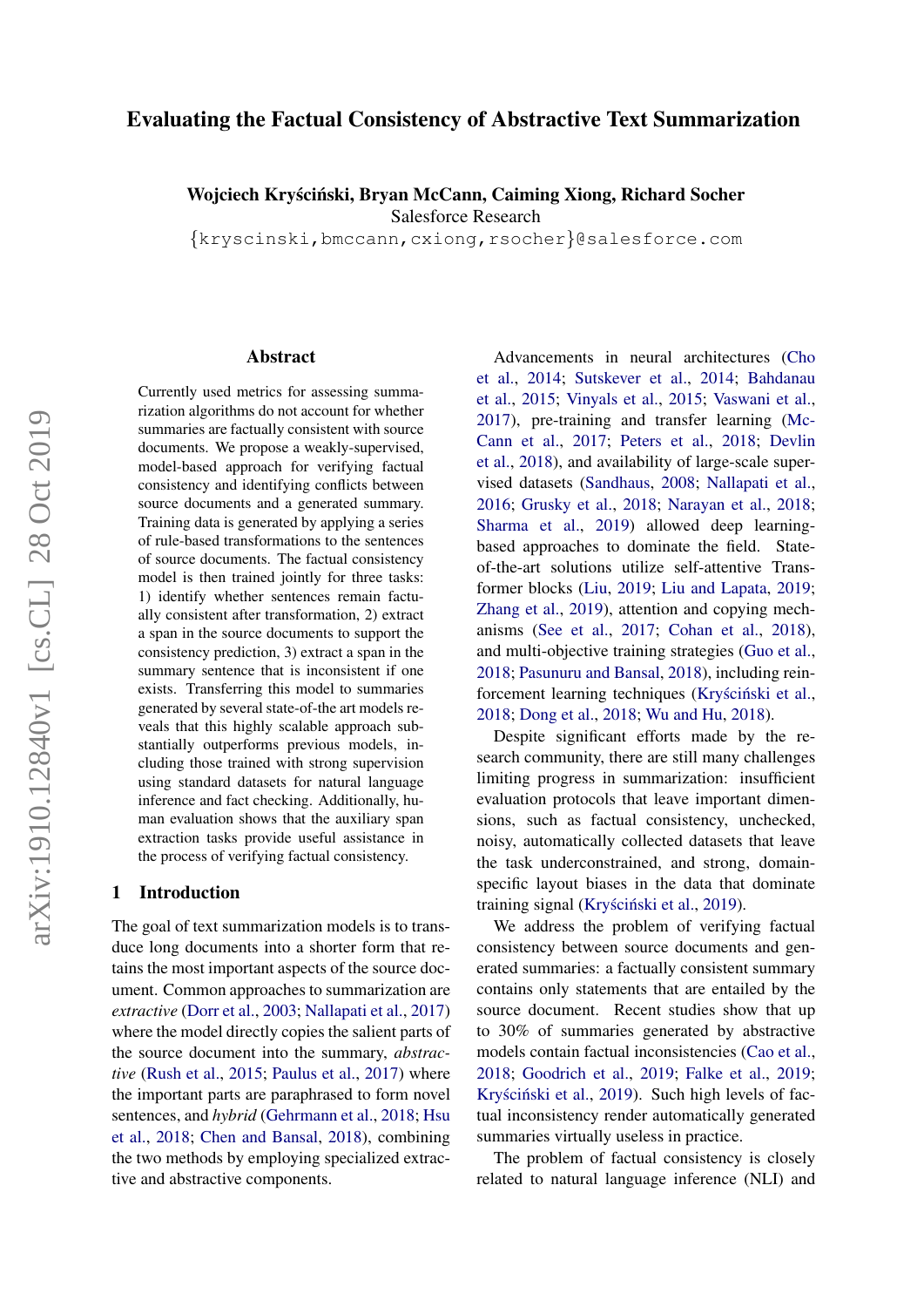| <b>Source article fragments</b>                                 |                                                                    |
|-----------------------------------------------------------------|--------------------------------------------------------------------|
| (CNN) The mother of a quadriplegic man who police say was       | (CNN) The classic video game "Space Invaders" was devel-           |
| left in the woods for days cannot be extradited to face charges | oped in Japan back in the late $1970$ 's – and now their real-life |
| in Philadelphia until she completes an unspecified "treat-      | counterparts are the topic of an earnest political discussion      |
| ment," Maryland police said Monday. The Montgomery              | in Japan's corridors of power. Luckily, Japanese can sleep         |
| County (Maryland) Department of Police took Nyia Parler,        | soundly in their beds tonight as the government's top mili-        |
| 41, into custody Sunday $()$                                    | tary official earnestly revealed that ()                           |
| <b>Model generated claims</b>                                   |                                                                    |
| Quadriplegic man Nyia Parler, 41, left in woods for days can    | Video game "Space Invaders" was developed in Japan back            |
| not be extradited.                                              | in 1970.                                                           |

Table 1: Examples of factually incorrect claims output by summarization models. Green text highlights the support in the source documents for the generated claims, red text highlights the errors made by summarization models.

fact checking. Current NLI datasets [\(Bowman](#page-8-9) [et al.,](#page-8-9) [2015;](#page-8-9) [Conneau et al.,](#page-8-10) [2018;](#page-8-10) [Williams et al.,](#page-10-11) [2018\)](#page-10-11) focus on classifying logical entailment between short, single sentence pairs, but verifying factual consistency can require incorporating the entire context of the source document. Fact checking focuses on verifying facts against the whole of available knowledge, whereas factual consistency checking focuses on adherence of facts to information provided by a source document without guarantee that the information is true.

We propose a novel, weakly-supervised BERTbased [\(Devlin et al.,](#page-8-4) [2018\)](#page-8-4) model for verifying factual consistency, and we add specialized modules that explain which portions of both the source document and generated summary are pertinent to the model's decision. Training data is generated from source documents by applying a series of rule-based transformations that were inspired by error-analysis of state-of-the-art summarization model outputs. Training with this weak supervision substantially improves over using the strong supervision provided by existing datasets for NLI [\(Williams et al.,](#page-10-11) [2018\)](#page-10-11) and factchecking [\(Thorne et al.,](#page-10-12) [2018\)](#page-10-12). Through human evaluation we show that the explanatory modules that augment our factual consistency model provide useful assistance to humans as they verify the factual consistency between a source document and generated summaries.

## 2 Related Work

This work builds on prior work for factual consistency in text summarization and natural language generation. [Goodrich et al.](#page-9-13) [\(2019\)](#page-9-13) propose an automatic, model-dependent metric for evaluating the factual accuracy of generated text. Facts are represented as *subject-relation-object* triplets

and factual accuracy is defined as the precision between facts extracted from the generated summary and source document. The authors proposed a new dataset for training fact extraction models based on Wikipedia articles and used it to train a Transformer-based architecture to extract fact triplets. Factual accuracy was then measured by applying this model to the outputs of a separate text summarization model, which had been trained to generate the introduction sections of Wikipedia articles from a set of reference documents [\(Liu et al.,](#page-9-14) [2018\)](#page-9-14). Human evaluation demonstrated that the proposed technique outperformed other, non-model based, evaluation metrics, such as ROUGE [\(Lin,](#page-9-15) [2004\)](#page-9-15), in assessing factual accuracy. Despite positive results, the authors highlighted remaining challenges, such as its inability to adapt to negated relations or relation names expressed by synonyms.

A parallel line of research focused on improving factual consistency of summarization models by exploring different architectural choices and strategies for both training and inference. In [Falke](#page-8-8) [et al.](#page-8-8) [\(2019\)](#page-8-8), the authors proposed re-ranking potential potential summaries based on factual correctness during beam search. The solution used textual entailment (NLI) models, trained on the SNLI [\(Bowman et al.,](#page-8-9) [2015\)](#page-8-9) and MNLI [\(Williams](#page-10-11) [et al.,](#page-10-11) [2018\)](#page-10-11) datasets, to score summaries by means of the entailment probability between all source document-summary sentence pairs. The summary with the highest aggregate entailment score was used as the final output of the summarization model. The authors validated their approach using summaries generated by models trained on the CNN/DailyMail dataset [\(Nallapati et al.,](#page-9-4) [2016\)](#page-9-4). The authors concluded that out-of-the-box NLI models do not transfer well to the task of fac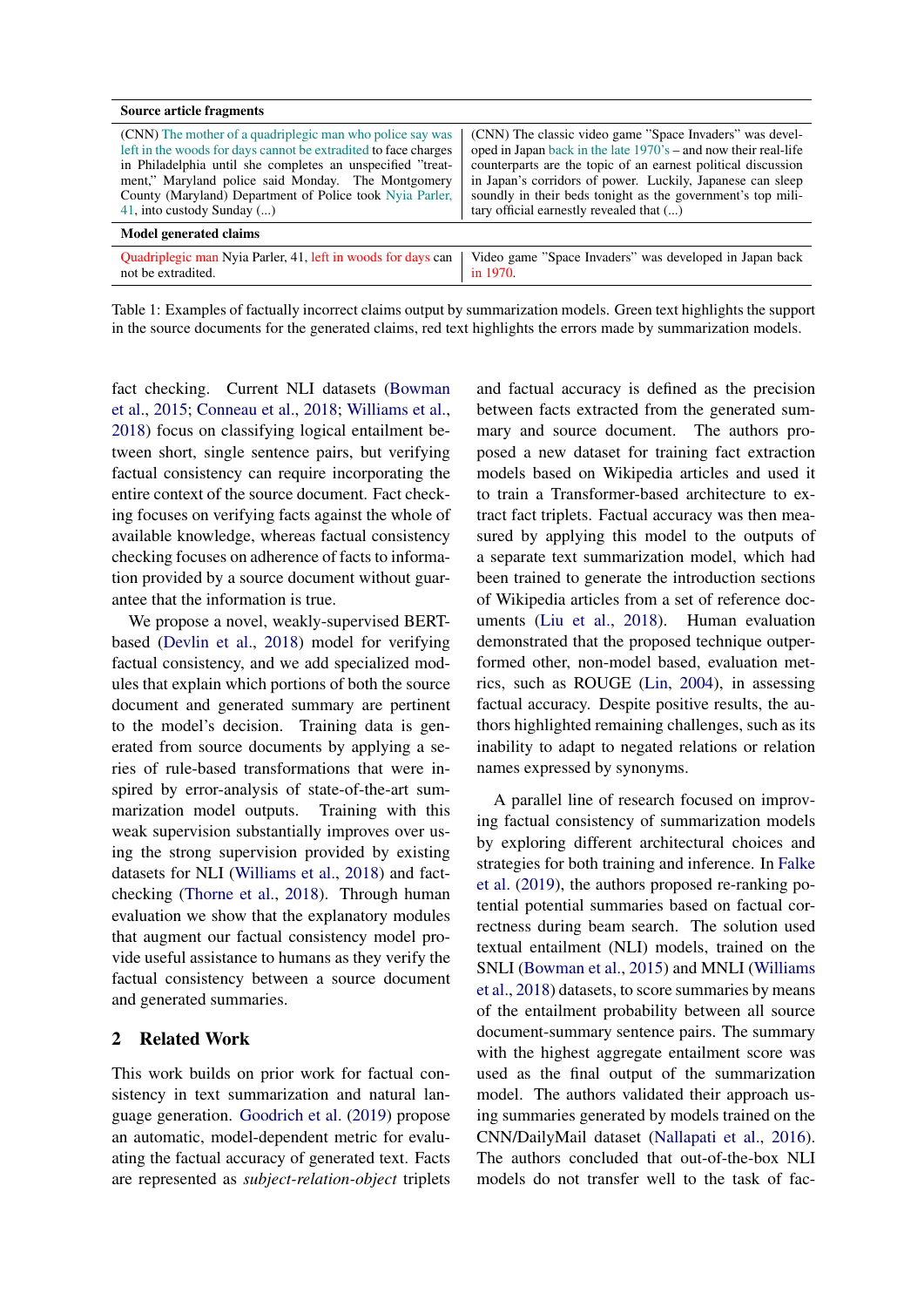tual correctness. The work also showed that the ROUGE metric [\(Lin,](#page-9-15) [2004\)](#page-9-15), commonly used to evaluate summarization models, does not correlate with factual correctness. In [Cao et al.](#page-8-7) [\(2018\)](#page-8-7), the authors proposed a novel, dual-encoder architecture that in parallel encodes the source documents and all the facts contained in them. During generation, the decoder attends to both the encoded source and facts which, according to the authors, forces the output to be conditioned on the both inputs. The facts encoded by the model are explicitly extracted by out-of-the-box open information extraction and a dependency parsing models. Experiments were conducted on the Gigaword [\(Graff and Cieri,](#page-9-16) [2003\)](#page-9-16) dataset, through human evaluation the authors showed that the proposed technique substantially lowered the number of errors in generated single-sentence summaries. [Li et al.](#page-9-17) [\(2018a\)](#page-9-17) incorporated entailment knowledge into summarization by introducing an entailment-aware encoder-decoder model for sentence summarization. Entailment knowledge is injected in two ways: the encoder is shared for the task of summarization and textual entailment and the decoder is trained using reward augmented maximum likelihood (RAML) with rewards coming from a pre-trained entailment classifier. Experiments conducted on the Gigaword [\(Graff and](#page-9-16) [Cieri,](#page-9-16) [2003\)](#page-9-16) dataset showed improvements against baselines on both correctness and informativeness.

More loosely related work explored training summarization models in multi-task [\(Guo et al.,](#page-9-9) [2018\)](#page-9-9) and multi-reward [\(Pasunuru and Bansal,](#page-9-10) [2018\)](#page-9-10) settings where the additional task and reward was textual entailment (NLI). The intuition was that incorporating NLI in the training procedure should improve entailment between the summary and source document, however, neither of the mentioned works conducted studies or analysis that would verify this.

## 3 Methods

A careful study of the outputs of state-of-the-art summarization models provided us with valuable insights about the specifics of factual errors made during generation and possible means of detecting them. Primarily, checking factual consistency on a *sentence-sentence* level, where each sentence of the summary is verified against each sentence from the source document, is insufficient. Some cases might require a longer, multi-sentence context from the source document due to ambiguities present in either of the compared sentences. Summary sentences might paraphrase multiple fragments of the source document, while source document sentences might use certain linguistic constructs, such as coreference, which bind different parts of the document together. In addition, errors made by summarization models are most often related to the use of incorrect entity names, numbers, and pronouns. Other errors such as nega-tions and common sense error occur less often. <sup>[1](#page-2-0)</sup> Taking these insights into account, we propose and test a *document-sentence* approach for factual consistency checking, where each sentence of the summary is verified against the entire body of the source document.

#### <span id="page-2-1"></span>3.1 Training data

Currently, there are no supervised training datasets for factual consistency checking. Creating a largescale, high-quality dataset with strong supervision collected from human annotators is prohibitively expensive and time consuming. Thus alternative approaches of acquiring training data are necessary.

Considering the current state of summarization, in which the level of abstraction of generated summaries is low and models mostly paraphrase single sentences and short spans from the source (Kryściński et al., [2018;](#page-9-11) [Zhang et al.,](#page-10-13) [2018\)](#page-10-13), we propose using an artificial, weaklysupervised dataset for the task at hand. Our data creation method requires an unannotated collection of source documents in the same domain as the summarization models that are to be checked. Examples are created by first sampling single sentences, later referred to as *claims*, from the source documents. Claims then pass through a set of textual transformations that output novel sentences with both *positive* and *negative* labels. A detailed description of the data generation function is presented in Figure [1.](#page-4-0) The obvious benefit of using an artificially generated dataset is that it allows for creation of large volumes of data at a marginal cost. The data generation process also allows to collect additional metadata that can be used in the

<span id="page-2-0"></span> ${}^{1}$ A more fine-grained taxonomy of errors could be created, where, for example, incorrectly attributing quotes to entities would be distinguished from choosing an incorrect subject in a sentence. However, it would carry the implicit assumption that NLP models have the ability to reason about the processed text in a similar way as humans do. We refrain from anthropomorphizing summarization models.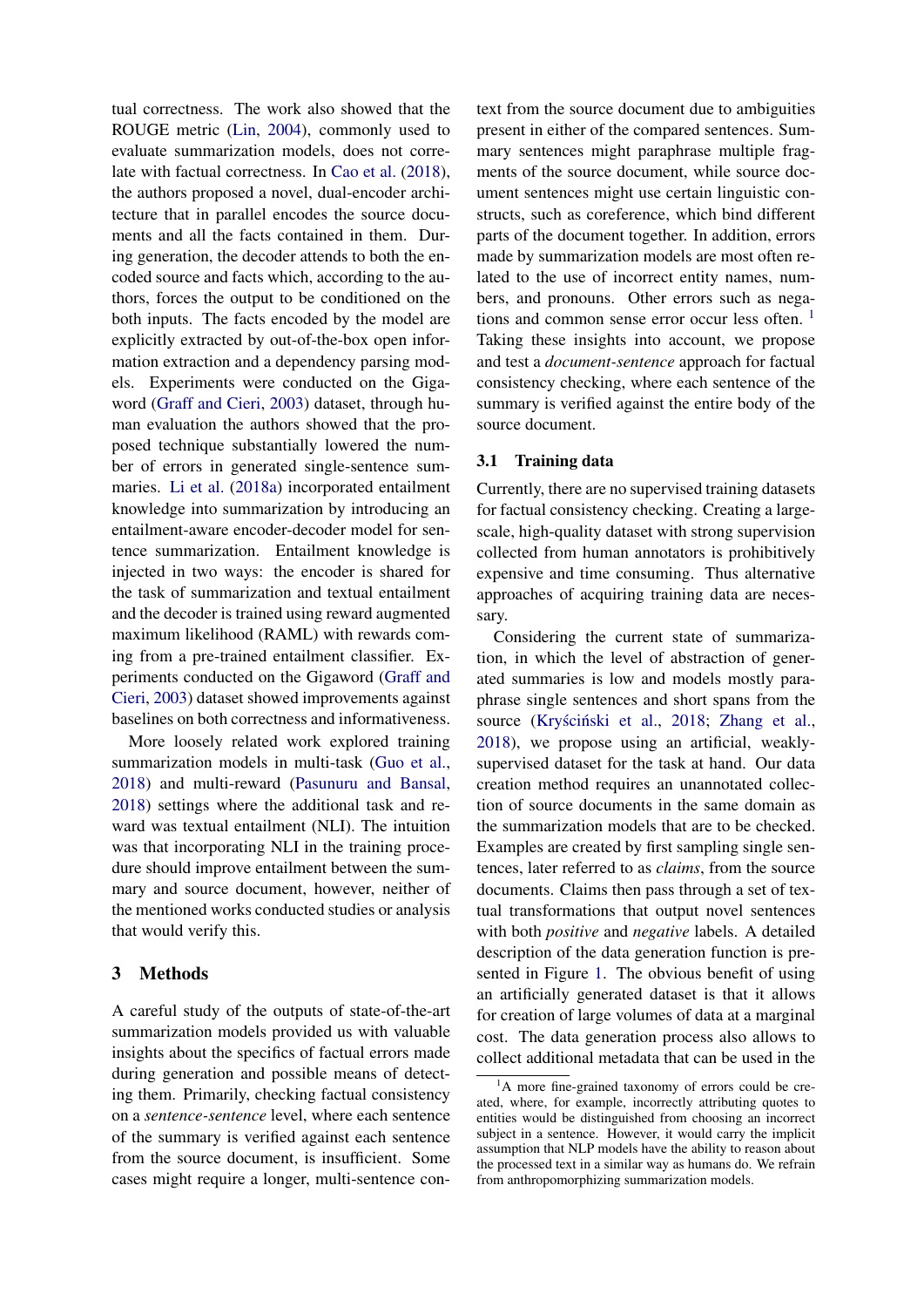<span id="page-3-1"></span>

| <b>Transformation</b> | <b>Original sentence</b>                                                                                                                                                                                                                                            | <b>Transformed sentence</b>                                                                                                                                                                                                             |
|-----------------------|---------------------------------------------------------------------------------------------------------------------------------------------------------------------------------------------------------------------------------------------------------------------|-----------------------------------------------------------------------------------------------------------------------------------------------------------------------------------------------------------------------------------------|
| Paraphrasing          | Sheriff Lee Baca has now decided to recall some<br>200 badges his department has handed out to lo-<br>cal politicians just two weeks after the picture was<br>released by the U.S. attorney's office in support of<br>bribery charges against three city officials. | Two weeks after the US Attorney's Office issued<br>photos to support bribery allegations against three<br>municipal officials, Lee Baca has now decided to<br>recall about 200 badges issued by his department<br>to local politicians. |
| Sentence negation     | Snow was predicted later in the weekend for At-<br>lanta and areas even further south.                                                                                                                                                                              | Snow wasn't predicted later in the weekend for At-<br>lanta and areas even further south.                                                                                                                                               |
| Pronoun swap          | It comes after his estranged wife Mona Dotcom<br>filed a \$20 million legal claim for cash and assets.                                                                                                                                                              | It comes after your estranged wife Mona Dotcom<br>filed a \$20 million legal claim for cash and assets.                                                                                                                                 |
| Entity swap           | Charlton coach Guy Luzon had said on Monday:<br>'Alou Diarra is training with us.'                                                                                                                                                                                  | Charlton coach Bordeaux had said on Monday:<br>'Alou Diarra is training with us.'                                                                                                                                                       |
| Number swap           | He says he wants to pay off the $$12.6$ million lien so<br>he can sell the house and be done with it, according<br>to the Orlando Sentinel.                                                                                                                         | He says he wants to pay off the $$3.45$ million lien<br>so he can sell the house and be done done with it,<br>according to the Orlando Sentinel.                                                                                        |
| Noise injection       | Snow was predicted later in the weekend for At-<br>lanta and areas even further south.                                                                                                                                                                              | Snow was was predicted later in the weekend for<br>Atlanta and areas even further south.                                                                                                                                                |

Table 2: Examples of text transformations used to generate training data. Green and red text highlight the changes made by the transformation. Paraphrasing is a semantically invariant transformation, Sentence negation, entity, pronoun, and number swaps are semantically variant transformation.

training process. In our case, the metadata contains information about the original location of the extracted claim in the source document and the locations in the claim where text transformations were applied.

Our data generation process incorporates both semantically invariant  $(T^+)$ , and variant  $(T^-)$ text transformations to generate novel claims with CORRECT and INCORRECT labels accordingly. This work uses the following transformations:

Paraphrasing A paraphrasing transformation covers cases where source document sentences are rephrased by the summarization model. Paraphrases were produced by backtranslation using Neural Machine Translation systems [\(Edunov](#page-8-11) [et al.,](#page-8-11) [2018\)](#page-8-11). The original sentence was translated to an intermediate language and translated back to English yielding a semantically-equivalent sentence with minor syntactic and lexical changes. *French*, *german*, *chinese*, *spanish*, and *russian* were used as intermediate languages. These languages were chosen based on the performance of recent NMT systems with the expectation that well-performing languages could ensure better translation quality. We used the Google Cloud Translation API $<sup>2</sup>$  $<sup>2</sup>$  $<sup>2</sup>$  for translations.</sup>

Entity and Number swapping To learn how to identify examples where the summarization model uses incorrect numbers and entities in generated text we used the Entity and Number swapping transformation. An NER system was applied to both the claim sentence and source document to extract all mentioned entities. To generate a novel, semantically changed claim, an entity in the claim sentence was replaced with an entity from the source document. Both of the swapped entities were chosen at random while ensuring that they were unique. Extracted entities were divided into two groups, named entities, covering person, location and institution names, and number entities, such as dates and all other numeric values. Entities were swapped within their groups, i.e. names entities would only be replaced with other named entities. In this work we used the we used the SpaCy NER tagger [\(Honnibal and Montani,](#page-9-18) [2017\)](#page-9-18).

Pronoun swapping To teach the factual consistency checking model how to find incorrect pronoun use in claim sentences we used a pronoun swapping data augmentation. All gender-specific pronouns were first extracted from the claim sentence. Next, a randomly chosen pronoun was swapped with a different one from the same pronoun group to ensure syntactic correctness, i.e. a possessive pronoun could only be replaced with another possessive pronoun. New sentences were considered semantically variant.

Sentence negation To give the factual consistency checking model the ability to handle negated sentences we used a sentence negation transforma-

<span id="page-3-0"></span><sup>2</sup><https://cloud.google.com/translate/>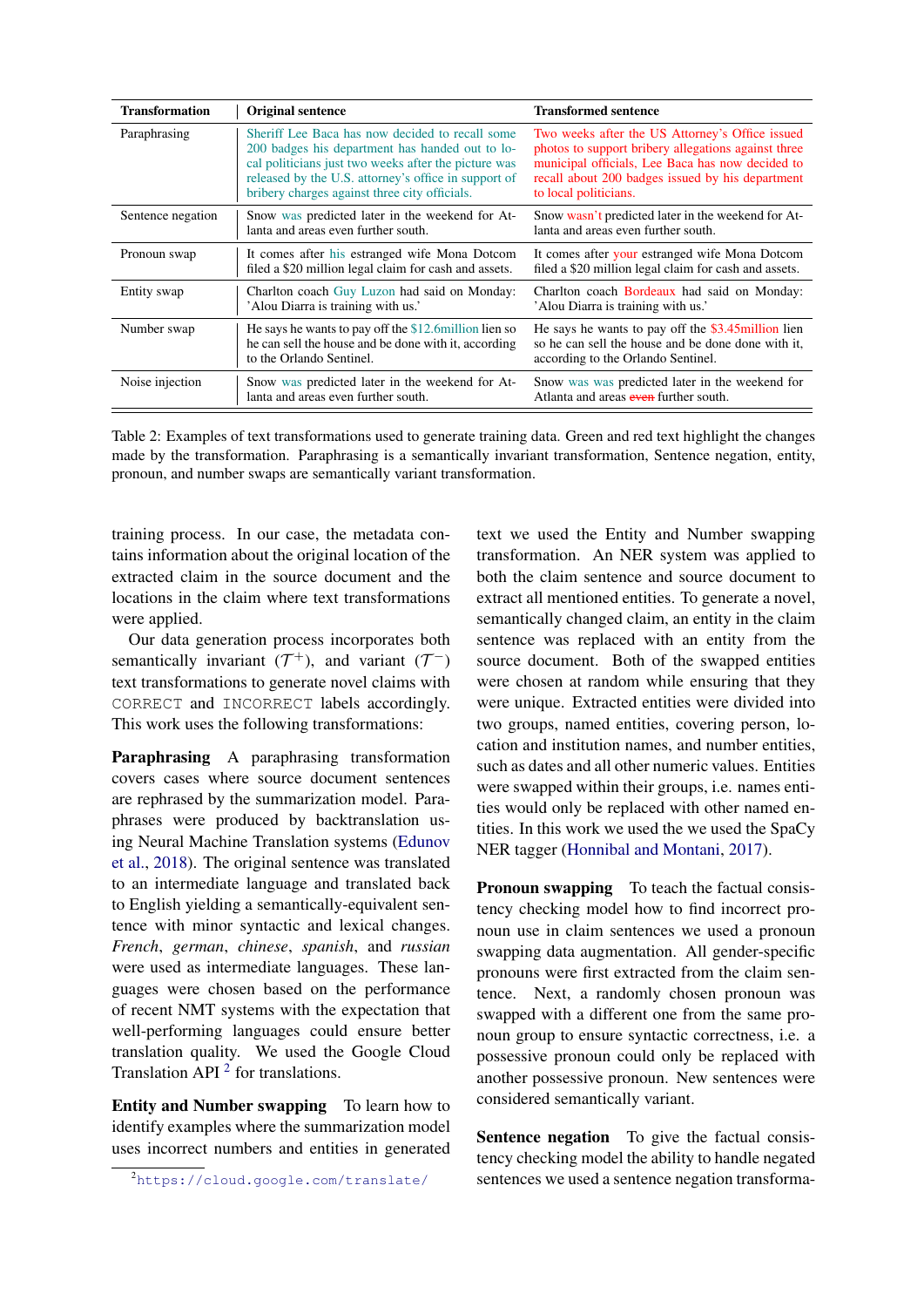tion. In the first step, claim sentence was scanned in search of auxiliary verbs. To switch the meaning of the new sentence, a randomly chosen auxiliary verb was replaced with its negation. Positive sentences would be negated by adding *not* or *n't* after the chosen verb, negative sentences would be switched by removing the negation.

Noise injection Because a verified summary is fully generated by a deep neural network, they should be expected to contain certain types of noise. In order to make the trained factual consistency model robust to such generation errors, all training examples were injected with noise using a simple algorithm. For each token in a claim the decision was made whether noise should be added at the given position with a preset probability. If noise should be injected, the token was randomly duplicated or removed from the sequence. Examples of all transformations are presented in Table [2.](#page-3-1)

#### <span id="page-4-2"></span>3.2 Development and test data

Apart from the artificially generated training set, separate, manually annotated, development and test sets were created. Both of the manually annotated dataset utilized summaries output by stateof-the-art summarization models. Each summary was split into separate sentences and all *(document, sentence)* pairs and annotated by the authors of this work. Since the focus was to collect data that would allow to verify the factual consistency of summarization models, any unreadable sentences caused by poor generation were not labeled. The development set consists of 931 examples, the test set contains 503 examples. The model outputs used for annotation were provided by the authors of papers: [Hsu et al.](#page-9-2) [\(2018\)](#page-9-2); [Gehrmann et al.](#page-9-1) [\(2018\)](#page-9-1); [Jiang and Bansal](#page-9-19) [\(2018\)](#page-9-19); [Chen and Bansal](#page-8-1) [\(2018\)](#page-9-11); [See et al.](#page-10-9) [\(2017\)](#page-10-9); Kryściński et al.  $(2018)$ ; [Li et al.](#page-9-20) [\(2018b\)](#page-9-20); [Pasunuru and Bansal](#page-9-10) [\(2018\)](#page-9-10); [Zhang et al.](#page-10-13) [\(2018\)](#page-10-13); [Guo et al.](#page-9-9) [\(2018\)](#page-9-9).

Effort was made to collect a larger set of annotations through crowdsourcing platforms, however the inter-annotator agreement and general quality of annotations was too low to be considered reliable for the task at hand. This aligns with the conclusions of [\(Falke et al.,](#page-8-8) [2019\)](#page-8-8), where the authors showed that for the task of factual consistency the inter-annotator agreement coefficient  $\kappa$ reached 0.75 only when 12 annotations were collected for each example. This in turn yields pro-

#### <span id="page-4-0"></span>Require:

```
S - set of source documents
```

```
\mathcal{T}^+ - set of semantically invariant transformations
```

```
\mathcal{T}^- - set of semantically variant transformations
```

```
function generate_data(\mathcal{S}, \mathcal{T}^+, \mathcal{T}^-)
     \mathcal{D} \leftarrow \emptyset b set of generated data points
     for doc in S do
           doc\_sents \leftarrow sentence_tokenizer(doc)
           sent \leftarrow \text{choose.random}(doc\_sents)\mathcal{D} \leftarrow \mathcal{D} \cup \{ (doc, sent, +) \}for \mathrm{fn} in \check{\mathcal{T}}^+ do
                new\_\text{sent} \leftarrow \text{fn}(doc, sent)\mathcal{D} \leftarrow \mathcal{D} \cup \{ (doc, new\_sent, +) \}end for
     end for
     for example in D do
           doc, sent, _- \leftarrow examplefor \bm{\mathrm{f}}n in \bm{\mathcal{T}}^- do
                new\_\textit{sent} \leftarrow \text{fn}(doc, sent)\mathcal{D} \leftarrow \mathcal{D} \cup \{ (doc, new\_sent, -) \}end for
     end for
     return D
end function
```
Figure 1: Procedure to generate weakly-supervised training data. S is a set of source documents,  $\mathcal{T}^+$  is a set of semantically invariant text transformations,  $\mathcal{T}^$ is a set of semantically variant text transformations,  $+$ is a positive label,  $-$  is a negative label.

hibitively high annotations costs.

### 3.3 Models

Considering the significant recent improvements in natural language understanding (NLU) tasks (including natural language inference) coming from using pre-trained Transformer-based mod-els<sup>[3](#page-4-1)</sup>, we decided to use BERT [\(Devlin et al.,](#page-8-4) [2018\)](#page-8-4) as the base model for our work. An *uncased*, *base* BERT architecture was used as the starting checkpoint and fine-tuned on the generated training data. The source document and claim sentence were fed as input to the model and the two-way classification (CONSISTENT/INCONSISTENT) was done using a single-layer classifier based on the [CLS] token. We refer to this model as the factual consistency checking model (FactCC).

We also trained a version of FactCC with additional span selection heads using supervision of start and end indices for selection and transformation spans in the source and claim. The span selection heads allow the model not only to classify the consistency of the claim, but also highlight spans in the source document that contain the support for the claim and spans in the claim where a possible

<span id="page-4-1"></span><sup>3</sup><http://gluebenchmark.com/leaderboard>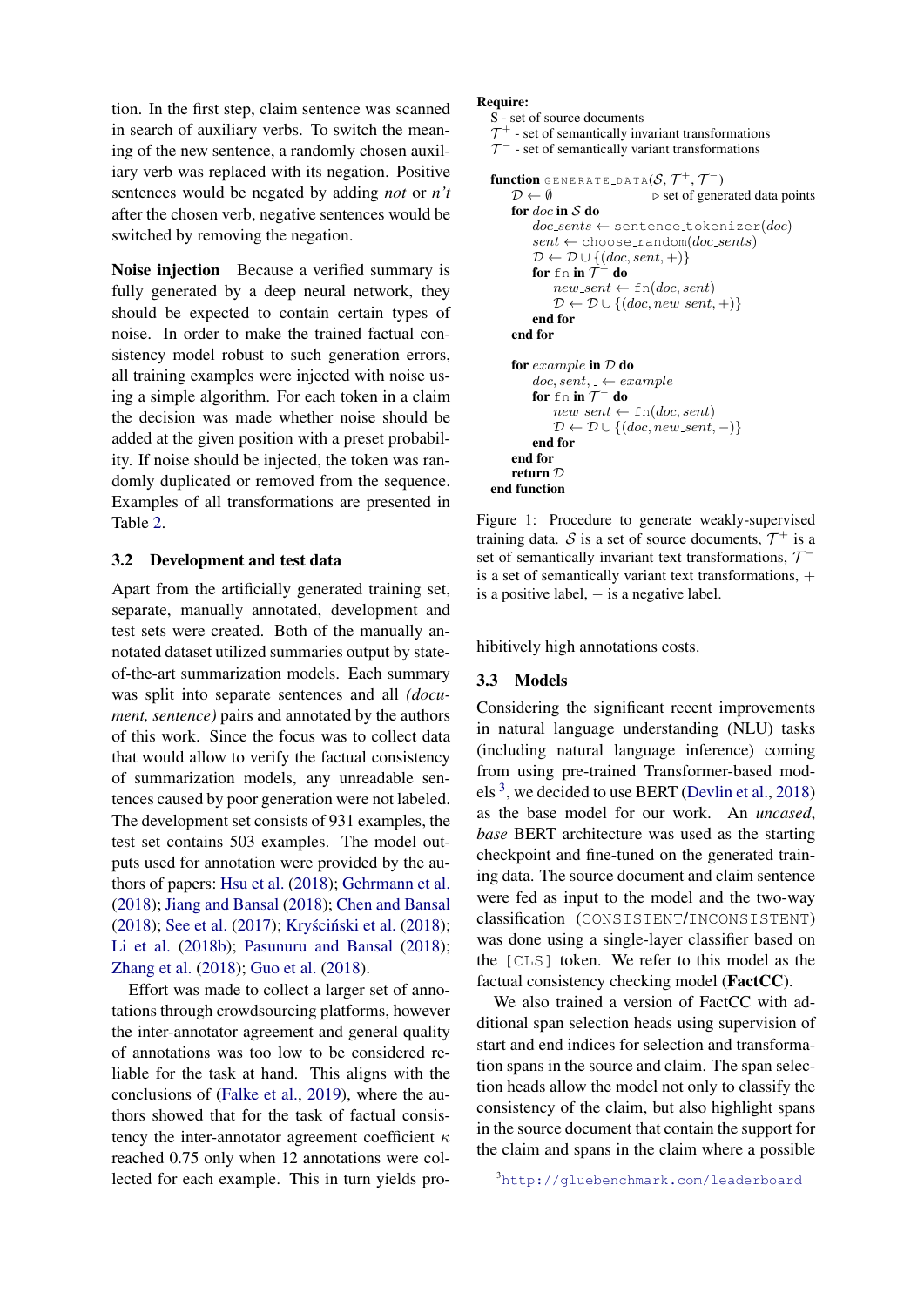<span id="page-5-0"></span>

| Model             | Accuracy<br>(weighted) | F <sub>1</sub> -score |
|-------------------|------------------------|-----------------------|
| <b>BERT+MNLI</b>  | 51.51                  | 0.0882                |
| <b>BERT+FEVER</b> | 52.07                  | 0.0857                |
| FactCC (ours)     | 74.15                  | 0.5106                |
| FactCCX (ours)    | 72.88                  | 0.5005                |

Table 3: Performance of models evaluated by means of weighted (class-balanced) accuracy and F1 score on the manually annotated test set.

mistake was made. We refer to this model as the factual consistency checking model with explanations (FactCCX).

#### 4 Experiments

### Experimental Setup

Training data was generated as described in Section [3.1](#page-2-1) using news articles from the CNN/DailyMail dataset [\(Nallapati et al.,](#page-9-4) [2016\)](#page-9-4) as source documents. 1,003,355 training examples were created, out of which 50.2% were labeled as negative (INCONSISTENT) and the remaining 49.8% were labeled as positive (CONSISTENT).

Models described in this work were implemented using the Huggingface Transformers library [\(Wolf et al.,](#page-10-14) [2019\)](#page-10-14) written in Py-Torch [\(Paszke et al.,](#page-9-21) [2017\)](#page-9-21). An *uncased*, *base* BERT model pre-trained on English data was used as the starting point for all experiments. Models were trained on the artificially created data for 10 epochs using batch size of 12 examples and learning rate of 2e-5. Best model checkpoints were chosen based on the performance on the validation set, final model performance was evaluated on the test set, both described in Section [3.2.](#page-4-2) Experiments were conducted using 8 Nvidia V100 GPUs with 16GB of memory.

#### Results

To verify how other datasets, from related tasks, transfer to the task of verifying factual correctness of summarization models we trained fact consistency checking models on the MNLI entailment data [\(Williams et al.,](#page-10-11) [2018\)](#page-10-11) and FEVER fact-checking data [\(Thorne et al.,](#page-10-12) [2018\)](#page-10-12). For fair comparison, before training, we removed examples assigned to the neutral class from both of the datasets. Table [3](#page-5-0) shows the performance of trained models evaluated by means of classbalanced accuracy and F1 score. Results show that our FactCC model substantially outperforms classifiers trained on the MNLI and FEVER datasets, despite being trained using weakly-supervised data. The performance differences between models can be explained by a domain gap between the examples in MNLI and FEVER and news articles in CNN/DailyMail. It is also likely the errors made by neural summarization models are specific enough not to be present in any of the other datasets, especially those where examples were obtained from human annotators.

To compare our model with other NLI models for factual consistency checking, we conducted the sentence ranking experiment described by [Falke et al.](#page-8-8) [\(2019\)](#page-8-8) using the test data provided by the authors. In this experiment an article sentence is paired with two claim sentences, *positive* and *negative*. The goal is to see how often a model assigns a higher probability of being correct to the positive rather than the negative claim. Results are presented in Table [5.](#page-6-0) Despite being trained in a *(document, sentence)* setting, our model transfers well to the *(sentence-sentence* setting and outperforms all other NLI models, including BERT finetuned on the MNLI dataset. We were unable to recreate the summary re-ranking experiment because the test data was not made publicly available.

Table [3](#page-5-0) also shows the performance of our explainable model, FactCCX. Metrics show a small drop of performance in comparison to the classifier-only FactCC, however the explainable model still substantially outperforms the other two models while also returning informative span selections. Examples of span selections generated by FactCCX are show in Table [4.](#page-6-1) The test set consists of model-generated summaries that do not have annotations for quantifying the quality of spans returned by FactCCX. Instead, span quality is measured through human evaluation and discussed in Section [5.](#page-5-1)

## <span id="page-5-1"></span>5 Analysis

To further inspect the performance of proposed models, we conducted a series of human-based experiments and manually inspected the outputs of the models.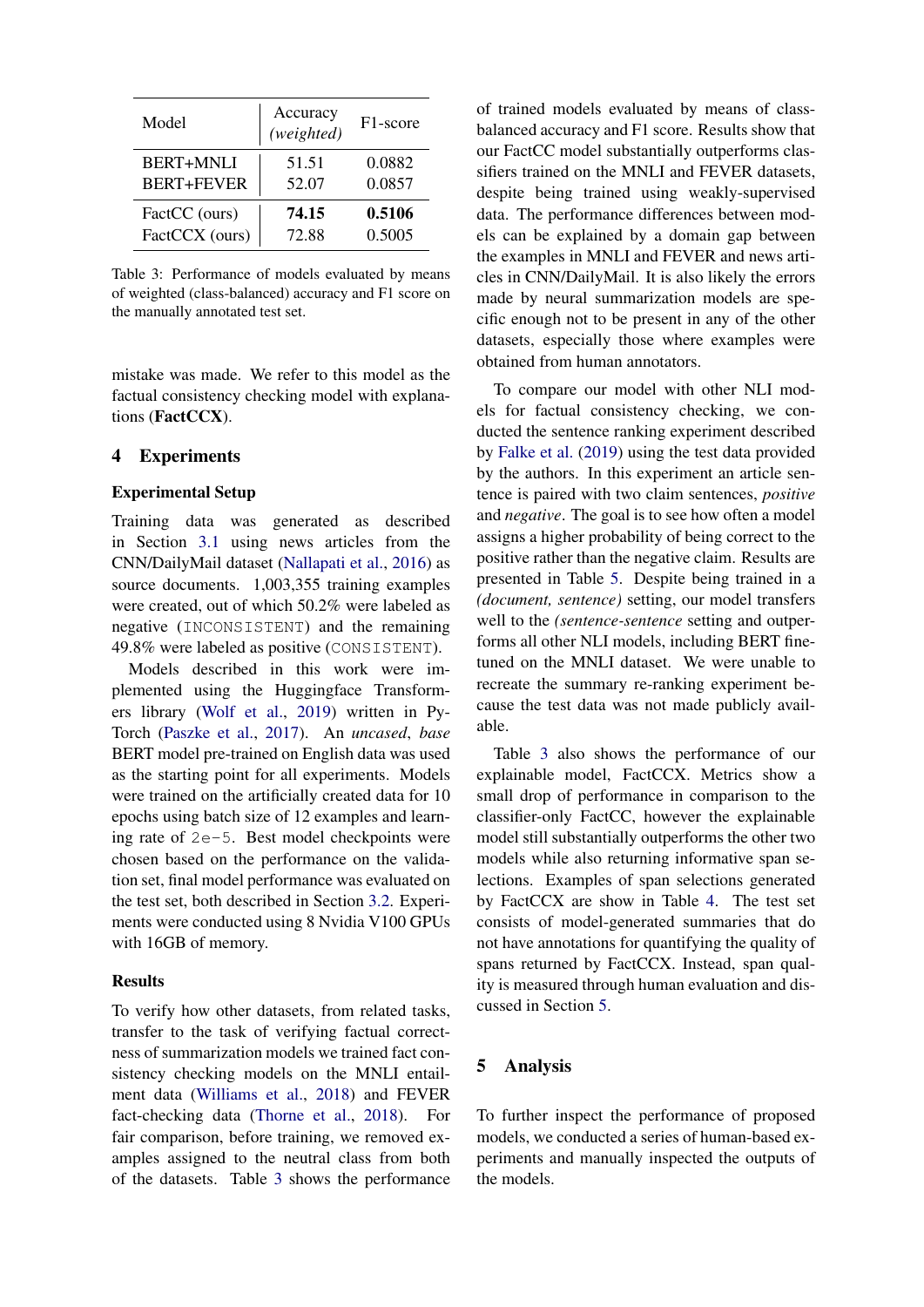#### <span id="page-6-1"></span>Article

(CNN) Blues legend B.B. King was hospitalized for dehydration, though the ailment didn't keep him out for long. King's dehydration was caused by his Type II diabetes, but he "is much better," his daughter, Claudette King, told the Los Angeles Times. The legendary guitarist and vocalist released a statement thanking those who have expressed their concerns. "I'm feeling much better and am leaving the hospital today," King said in a message Tuesday. Angela Moore, a publicist for Claudette King, said later in the day that he was back home resting and enjoying time with his grandchildren. "He was struggling before, and he is a trouper," Moore said. "He wasn't going to let his fans down." No more information on King's condition or where he was hospitalized was immediately available. (...)

#### Claim

Angela Moore was back home resting and enjoying time with his grandchildren.

Table 4: Example of a test pair correctly classified as *incorrect* and highlighted by our explainable model. Orange text indicates the span of the source documents that should contain support for the claim. Red text indicates the span of the claim that was selected as incorrect.

<span id="page-6-0"></span>

| Model                                                                                                                                           | Incorrect                                 |                                                   |
|-------------------------------------------------------------------------------------------------------------------------------------------------|-------------------------------------------|---------------------------------------------------|
| Random                                                                                                                                          | 50.0%                                     |                                                   |
| DA (Falke et al., 2019)<br>InferSent (Falke et al., 2019)<br>SSE (Falke et al., 2019)<br>BERT (Falke et al., 2019)<br>ESIM (Falke et al., 2019) | 42.6%<br>41.3%<br>37.3%<br>35.9%<br>32.4% | $-7.4$<br>$-8.7$<br>$-12.7$<br>$-14.1$<br>$-17.6$ |
| FactCC (ours)                                                                                                                                   | $30.0\%$                                  | $-20.0$                                           |

Table 5: Percentage of incorrectly ordered sentence pairs using different consistency prediction mnodels and crowdsourced human performance on the dataset.

#### 5.1 Crowdsourced Experiments

Experiments using human annotators on the MTurk platform demonstrated that the span highlights returned by FactCCX are useful tools for researchers and crowdsource workers manually assessing the factual consistency of summaries. For each experiment, examples were annotated by 3 human judges selected from English-speaking countries. Annotator compensation was set to ensure a 10 USD hourly rate. These experiments used 100 examples sampled from the manually annotated test set. Data points were sampled to ensure an equal split between CONSISTENT and INCONSISTENT examples.

To establish whether model generated spans in the article and claim are helpful for the task of fact checking, we hired human annotators to complete the mentioned task. Each of the presented *document-sentence* was augmented with the highlighted spans output by FactCCX. Judges were asked to evaluate the correctness of the claim and instructed to use the provided segment highlights only as suggestions. After the annotation task, judges where asked whether they found the highlighted spans helpful for solving the task. Helpfulness of *article* and *claim* highlights was evaluated separately. The left part of Table [6](#page-7-0) presents the results of the survey. A combined number of 91.75% annotators found the article highlights at least somewhat helpful for the task, 81.33% of annotators declared the claim highlights as at least somewhat helpful. To verify whether low quality judges do not bias the presented scores, we applied different data filters to the annotations: *Raw Data* considered all submitted annotations, *Golden Aligned* only considered annotations where the annotator-assigned label aligned with the author-assigned label for the example, *Majority Aligned* only considered examples where the annotator-assigned aligned with the majority-vote label assigned for the example by all judges. As shown in Table [6,](#page-7-0) filtering the annotations does not yield substantially changes in the helpfulness assessment.

Despite instructing the annotators to consider the provided highlights only as a suggestion when solving the underlying task, the annotators perception of the task could have been biased by the model-highlighted spans. To check how well the generated spans align with an unbiased human judgement, we repeated the previous experiment with the difference that model generated highlights were not displayed to the annotators. Contrarily, the annotators were asked to solve the underlying task, and highlight the spans of the source and claim that they found adequate. Using the annotations provided by the a judges we computed the overlap between the model generated spans and unbiased human spans. Results are shown in the right part of Table [6.](#page-7-0) The overlap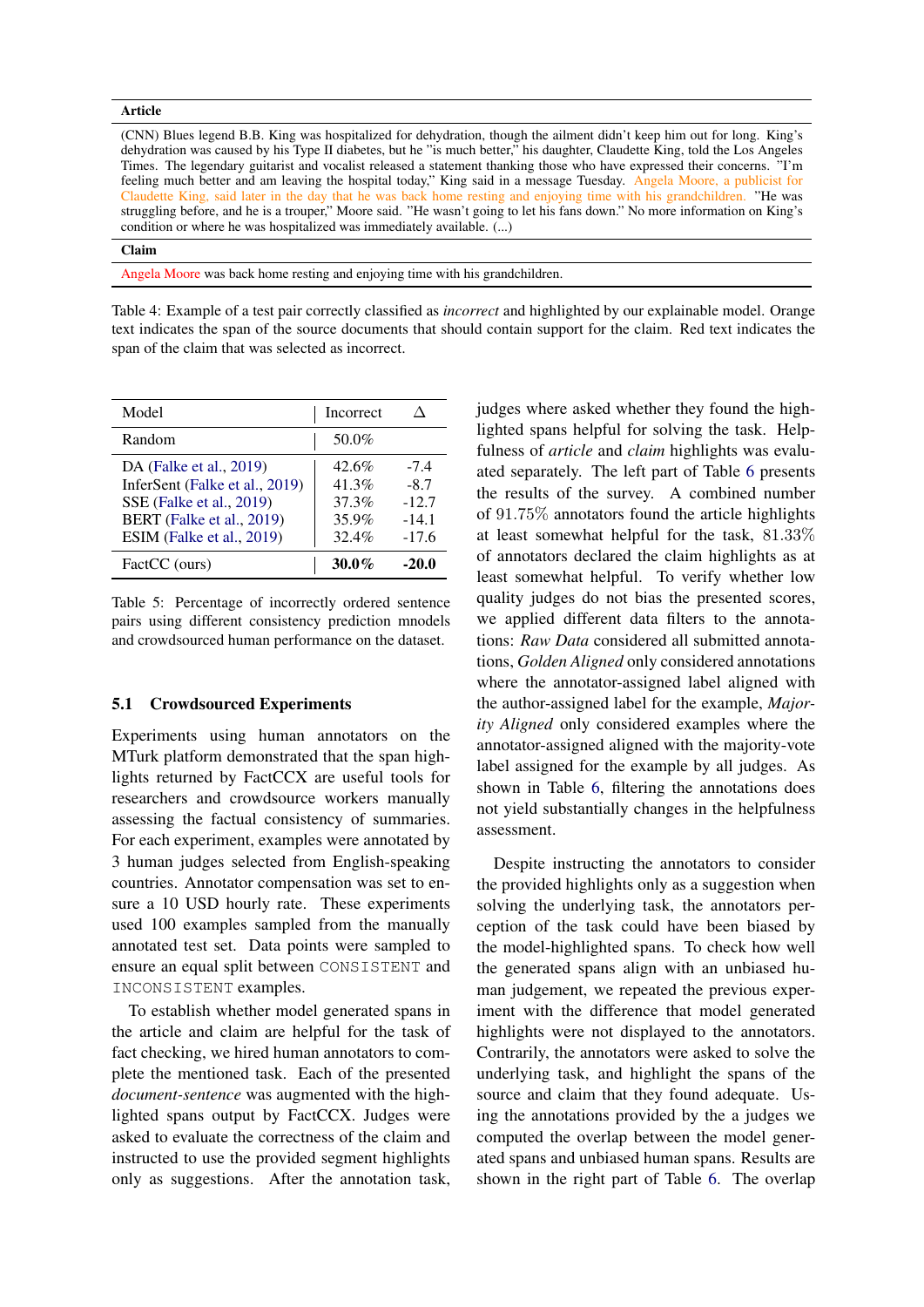<span id="page-7-0"></span>

|                          | Model Highlight Helpfulness |                  | Model-Annotator<br><b>Highlight Overlap</b> |          |          |
|--------------------------|-----------------------------|------------------|---------------------------------------------|----------|----------|
| <b>Annotation</b> subset | Helpful                     | Somewhat Helpful | Not Helpful                                 | Accuracy | F1 score |
| Article Highlights       |                             |                  |                                             |          |          |
| Raw Data                 | 79.21\%                     | 12.54\%          | 8.25\%                                      | 65.33%   | 0.6207   |
| Golden Aligned           | 77.73%                      | 12.66\%          | $9.61\%$                                    | 74.87%   | 0.7161   |
| Majority Aligned         | 81.11%                      | 11.48%           | $7.41\%$                                    | 69.88%   | 0.6679   |
| Claim Highlights         |                             |                  |                                             |          |          |
| Raw Data                 | 64.44\%                     | 16.89\%          | 18.67\%                                     | 65.66%   | 0.6650   |
| Golden Aligned           | 67.28\%                     | 16.05%           | 16.67%                                      | 80.54\%  | 0.8190   |
| Majority Aligned         | 67.17%                      | 16.67%           | 16.16\%                                     | 69.48\%  | 0.6992   |

Table 6: Quality of spans highlighted in the *article* and *claim* by the FactCCX model evaluated by human annotators. The left side shows whether the highlights were considered helpful for the task of factual consistency annotations. The right side shows the overlap between model generated and human annotated highlights. Different rows show how the scores change depending on how the collected annotations are filtered. *Raw Data* shows results without filtering, *Golden Aligned* only considers annotations where the human-assigned label agreed with the author-assigned label, *Majority Aligned* only considers annotations where the human-assigned label agreed with the majority-vote label from all annotators.

between spans was evaluated using two metrics *accuracy* based on a binary score whether the entire model-generated span was contained within the human selected span and *F1* score between the tokens of the two spans, with human selected spans were considered ground-truth. Results show 65.33% and 65.66% *accuracy*, and 0.6207 and 0.6650 *F1* for the *article* and *claim* highlights accordingly. Similarly to the previous experiment, we applied different data filters to check how the quality of annotations affects the score and found that removing noisy annotations increases both *accuracy* and the *F1* score.

To verify that providing highlights to annotators has positive effect on the efficiency of annotations we ran two factual consistency annotation tasks in parallel, where in one highlights were provided to the annotators and the other did not show highlights. We measured the effects of providing highlights on the average time spent by an annotator on the task and the inter-annotator agreement of annotations. Results are shown in Table [7.](#page-7-1) The experiment showed that when completing the task with highlights, annotators were able to complete it 21% faster and the inter-annotator agreement, measured with Fleiss'  $\kappa$ , increased by 38%.

Results obtained through crowdsourcing tasks support the hypothesis that the span selections generated by our explainable model can be a

<span id="page-7-1"></span>

|                                         | Task without<br>model highlights | Task with<br>model highlights |
|-----------------------------------------|----------------------------------|-------------------------------|
| Average work<br>time (sec)              | 224.89                           | 178.34                        |
| Inter-annotator<br>agreement $(\kappa)$ | 0.1571                           | 0.2526                        |

Table 7: Annotation speed and inter-annotator agreement measured for factual consistency checking with and without assisting, model generated highlights.

valuable asset for supporting human-based factual consistency checking.

### <span id="page-7-2"></span>5.2 Limitations

In order to better understand the limitations of the proposed approach, we manually inspected examples that were misclassified by our models. The majority of error made by our fact checking model were related to commonsense mistakes made by summarization models. Such errors are easy to spot for humans, but hard to define as a set of transformations that would allow such errors to be added to the training data.

In addition, certain types of errors stemming from dependencies between different sentences within the summary, such as temporal inconsistencies or incorrect coreference, are not handled by the *document-sentence* setting used in this work.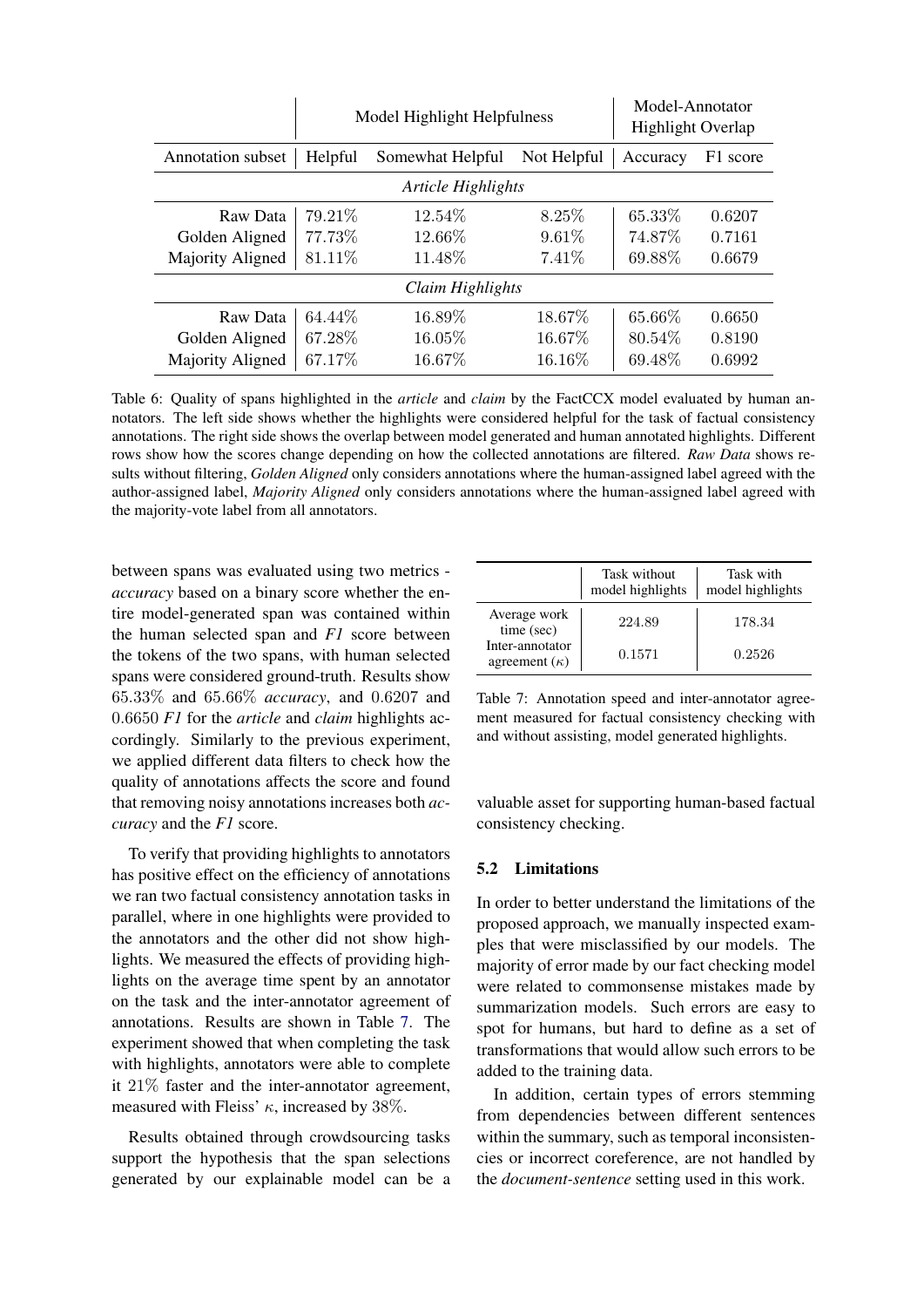### 6 Conclusions

We introduced a novel approach to verifying the factual consistency of summaries generated by abstractive neural models. In our approach models are trained to perform factual consistency checking on the *document-sentence* level that allows them to handle a broader range of errors in comparison to the previously proposed *sentencesentence* approaches. Models are trained using artificially generated, weakly-supervised data created based on insights coming from the analysis of errors made by state-of-the-art summarization models. Through quantitative studies we showed that the proposed approach outperforms other models trained on textual entailment and fact-checking data. A series of human-based experiments showed that the proposed approach, including the explainable factual consistency checking model can be a valuable tool for assisting humans checking for factual consistency.

Shortcomings of our approach explained in Section [5.2](#page-7-2) can be treated as guidelines for potential future work. The methods proposed in this work could be expanded with more advanced data augmentation techniques, such as generating claims that cover multi-sentence spans from the source document or include commonsense mistakes.

We hope that this work will encourage more research efforts in the important task of verifying and improving the factual consistency of abstractive summarization models.

### Acknowledgements

We thank Nitish Shirish Keskar, Dragomir Radev, Ben Krause, and Wenpeng Yin for reviewing this manuscript and providing valuable feedback.

### References

- <span id="page-8-3"></span>Dzmitry Bahdanau, Kyunghyun Cho, and Yoshua Bengio. 2015. Neural machine translation by jointly learning to align and translate. In *ICLR*.
- <span id="page-8-9"></span>Samuel R. Bowman, Gabor Angeli, Christopher Potts, and Christopher D. Manning. 2015. A large annotated corpus for learning natural language inference. In *Proceedings of the 2015 Conference on Empirical Methods in Natural Language Processing (EMNLP)*. Association for Computational Linguistics.
- <span id="page-8-7"></span>Ziqiang Cao, Furu Wei, Wenjie Li, and Sujian Li. 2018. Faithful to the original: Fact aware neural abstractive summarization. In *Proceedings of the Thirty-*

*Second AAAI Conference on Artificial Intelligence, (AAAI-18), the 30th innovative Applications of Artificial Intelligence (IAAI-18), and the 8th AAAI Symposium on Educational Advances in Artificial Intelligence (EAAI-18), New Orleans, Louisiana, USA, February 2-7, 2018*, pages 4784–4791.

- <span id="page-8-1"></span>Yen-Chun Chen and Mohit Bansal. 2018. Fast abstractive summarization with reinforce-selected sentence rewriting. In *ACL (1)*, pages 675–686. Association for Computational Linguistics.
- <span id="page-8-2"></span>Kyunghyun Cho, Bart van Merrienboer, Caglar Gülçehre, Dzmitry Bahdanau, Fethi Bougares, Holger Schwenk, and Yoshua Bengio. 2014. Learning phrase representations using RNN encoder-decoder for statistical machine translation. In *Proceedings of the 2014 Conference on Empirical Methods in Natural Language Processing, EMNLP 2014, October 25-29, 2014, Doha, Qatar, A meeting of SIGDAT, a Special Interest Group of the ACL*, pages 1724– 1734.
- <span id="page-8-5"></span>Arman Cohan, Franck Dernoncourt, Doo Soon Kim, Trung Bui, Seokhwan Kim, Walter Chang, and Nazli Goharian. 2018. A discourse-aware attention model for abstractive summarization of long documents. In *Proceedings of the 2018 Conference of the North American Chapter of the Association for Computational Linguistics: Human Language Technologies, NAACL-HLT, New Orleans, Louisiana, USA, June 1-6, 2018, Volume 2 (Short Papers)*.
- <span id="page-8-10"></span>Alexis Conneau, Ruty Rinott, Guillaume Lample, Adina Williams, Samuel R. Bowman, Holger Schwenk, and Veselin Stoyanov. 2018. Xnli: Evaluating crosslingual sentence representations. In *Proceedings of the 2018 Conference on Empirical Methods in Natural Language Processing*. Association for Computational Linguistics.
- <span id="page-8-4"></span>Jacob Devlin, Ming-Wei Chang, Kenton Lee, and Kristina Toutanova. 2018. BERT: pre-training of deep bidirectional transformers for language understanding. *CoRR*, abs/1810.04805.
- <span id="page-8-6"></span>Yue Dong, Yikang Shen, Eric Crawford, Herke van Hoof, and Jackie Chi Kit Cheung. 2018. Banditsum: Extractive summarization as a contextual bandit. In *Proceedings of the 2018 Conference on Empirical Methods in Natural Language Processing, Brussels, Belgium, October 31 - November 4, 2018*.
- <span id="page-8-0"></span>Bonnie Dorr, David Zajic, and Richard Schwartz. 2003. Hedge trimmer: A parse-and-trim approach to headline generation. In *HLT-NAACL*.
- <span id="page-8-11"></span>Sergey Edunov, Myle Ott, Michael Auli, and David Grangier. 2018. [Understanding back-translation at](http://arxiv.org/abs/1808.09381) [scale.](http://arxiv.org/abs/1808.09381) *CoRR*, abs/1808.09381.
- <span id="page-8-8"></span>Tobias Falke, Leonardo F. R. Ribeiro, Prasetya Ajie Utama, Ido Dagan, and Iryna Gurevych. 2019. Ranking generated summaries by correctness: An interesting but challenging application for natural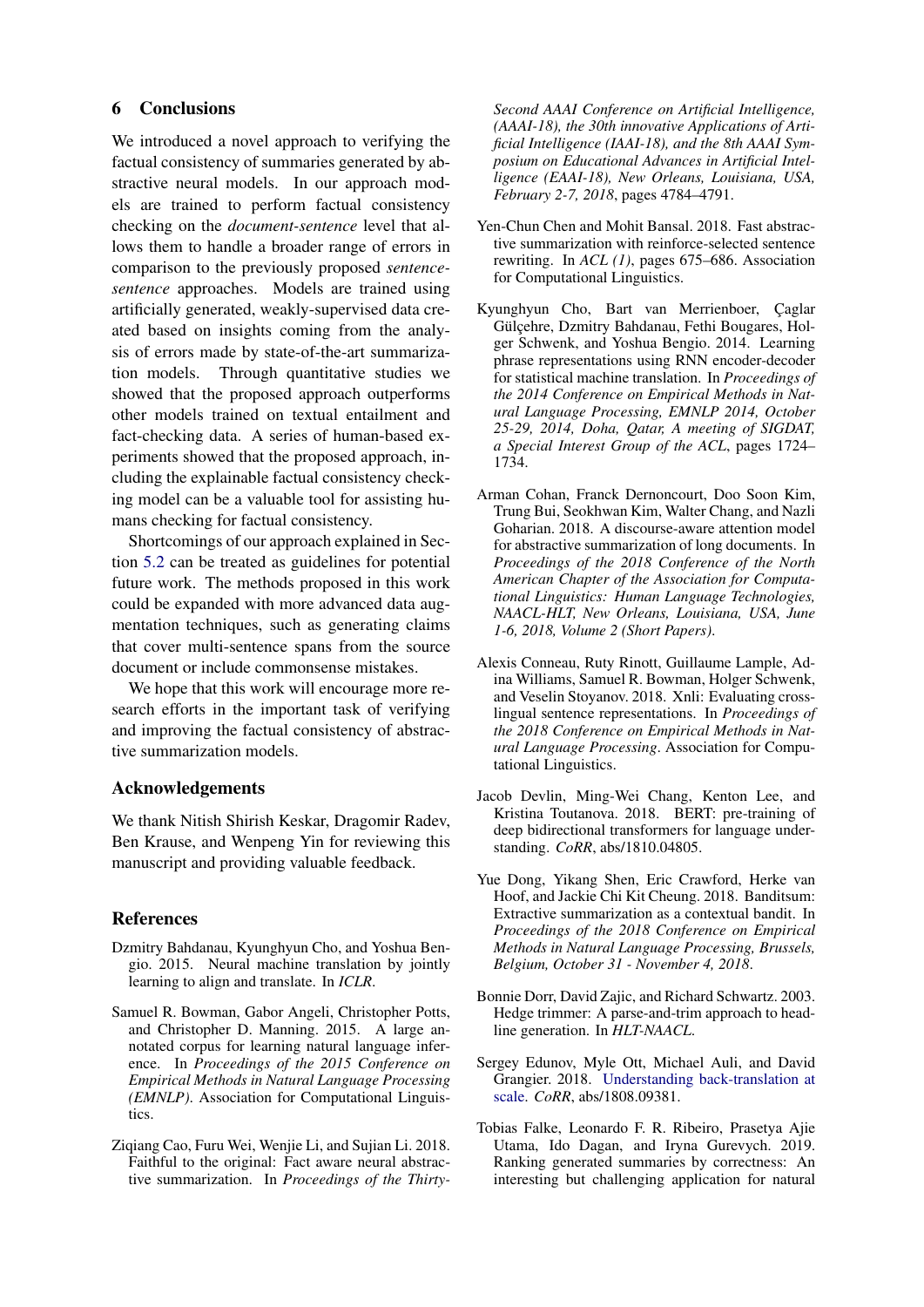language inference. In *Proceedings of the 57th Conference of the Association for Computational Linguistics, ACL 2019, Florence, Italy, July 28- August 2, 2019, Volume 1: Long Papers*, pages 2214–2220.

- <span id="page-9-1"></span>Sebastian Gehrmann, Yuntian Deng, and Alexander M. Rush. 2018. Bottom-up abstractive summarization. In *EMNLP*, pages 4098–4109. Association for Computational Linguistics.
- <span id="page-9-13"></span>Ben Goodrich, Vinay Rao, Peter J. Liu, and Mohammad Saleh. 2019. Assessing the factual accuracy of generated text. In *Proceedings of the 25th ACM SIGKDD International Conference on Knowledge Discovery & Data Mining, KDD 2019, Anchorage, AK, USA, August 4-8, 2019.*, pages 166–175.
- <span id="page-9-16"></span>David Graff and C Cieri. 2003. English gigaword, linguistic data consortium.
- <span id="page-9-5"></span>Max Grusky, Mor Naaman, and Yoav Artzi. 2018. Newsroom: A dataset of 1.3 million summaries with diverse extractive strategies. In *Proceedings of the 2018 Conference of the North American Chapter of the Association for Computational Linguistics: Human Language Technologies, NAACL-HLT 2018, New Orleans, Louisiana, USA, June 1-6, 2018, Volume 1 (Long Papers)*.
- <span id="page-9-9"></span>Han Guo, Ramakanth Pasunuru, and Mohit Bansal. 2018. Soft layer-specific multi-task summarization with entailment and question generation. In *Proceedings of the 56th Annual Meeting of the Association for Computational Linguistics, ACL 2018, Melbourne, Australia, July 15-20, 2018, Volume 1: Long Papers*.
- <span id="page-9-18"></span>Matthew Honnibal and Ines Montani. 2017. spaCy 2: Natural language understanding with Bloom embeddings, convolutional neural networks and incremental parsing. <http://spacy.io>.
- <span id="page-9-2"></span>Wan Ting Hsu, Chieh-Kai Lin, Ming-Ying Lee, Kerui Min, Jing Tang, and Min Sun. 2018. A unified model for extractive and abstractive summarization using inconsistency loss. In *Proceedings of the 56th Annual Meeting of the Association for Computational Linguistics, ACL 2018, Melbourne, Australia, July 15-20, 2018, Volume 1: Long Papers*.
- <span id="page-9-19"></span>Yichen Jiang and Mohit Bansal. 2018. Closed-book training to improve summarization encoder memory. In *EMNLP*, pages 4067–4077. Association for Computational Linguistics.
- <span id="page-9-12"></span>Wojciech Kryściński, Nitish Shirish Keskar, Bryan Mc-Cann, Caiming Xiong, and Richard Socher. 2019. Neural text summarization: A critical evaluation. *CoRR*, abs/1908.08960.
- <span id="page-9-11"></span>Wojciech Kryściński, Romain Paulus, Caiming Xiong, and Richard Socher. 2018. Improving abstraction in text summarization. In *EMNLP*, pages 1808–1817. Association for Computational Linguistics.
- <span id="page-9-17"></span>Haoran Li, Junnan Zhu, Jiajun Zhang, and Chengqing Zong. 2018a. Ensure the correctness of the summary: Incorporate entailment knowledge into abstractive sentence summarization. In *Proceedings of the 27th International Conference on Computational Linguistics, COLING 2018, Santa Fe, New Mexico, USA, August 20-26, 2018*, pages 1430–1441.
- <span id="page-9-20"></span>Wei Li, Xinyan Xiao, Yajuan Lyu, and Yuanzhuo Wang. 2018b. Improving neural abstractive document summarization with structural regularization. In *EMNLP*, pages 4078–4087. Association for Computational Linguistics.
- <span id="page-9-15"></span>Chin-Yew Lin. 2004. [Rouge: A package for automatic](http://research.microsoft.com/~cyl/download/papers/WAS2004.pdf) [evaluation of summaries.](http://research.microsoft.com/~cyl/download/papers/WAS2004.pdf) In *Proc. ACL workshop on Text Summarization Branches Out*, page 10.
- <span id="page-9-14"></span>Peter J. Liu, Mohammad Saleh, Etienne Pot, Ben Goodrich, Ryan Sepassi, Lukasz Kaiser, and Noam Shazeer. 2018. Generating wikipedia by summarizing long sequences. In *6th International Conference on Learning Representations, ICLR 2018, Vancouver, BC, Canada, April 30 - May 3, 2018, Conference Track Proceedings*.
- <span id="page-9-7"></span>Yang Liu. 2019. Fine-tune BERT for extractive summarization. *CoRR*, abs/1903.10318.
- <span id="page-9-8"></span>Yang Liu and Mirella Lapata. 2019. [Text sum](http://arxiv.org/abs/1908.08345)[marization with pretrained encoders.](http://arxiv.org/abs/1908.08345) *CoRR*, abs/1908.08345.
- <span id="page-9-3"></span>Bryan McCann, James Bradbury, Caiming Xiong, and Richard Socher. 2017. Learned in translation: Contextualized word vectors. In *NIPS*, pages 6297– 6308.
- <span id="page-9-0"></span>Ramesh Nallapati, Feifei Zhai, and Bowen Zhou. 2017. Summarunner: A recurrent neural network based sequence model for extractive summarization of documents. In *AAAI*.
- <span id="page-9-4"></span>Ramesh Nallapati, Bowen Zhou, Çağlar Gülçehre, Bing Xiang, et al. 2016. Abstractive text summarization using sequence-to-sequence rnns and beyond. *Proceedings of SIGNLL Conference on Computational Natural Language Learning*.
- <span id="page-9-6"></span>Shashi Narayan, Shay B. Cohen, and Mirella Lapata. 2018. Don't give me the details, just the summary! Topic-aware convolutional neural networks for extreme summarization. In *Proceedings of the 2018 Conference on Empirical Methods in Natural Language Processing*, Brussels, Belgium.
- <span id="page-9-10"></span>Ramakanth Pasunuru and Mohit Bansal. 2018. [Multi](http://arxiv.org/abs/1804.06451)[reward reinforced summarization with saliency and](http://arxiv.org/abs/1804.06451) [entailment.](http://arxiv.org/abs/1804.06451) *CoRR*, abs/1804.06451.
- <span id="page-9-21"></span>Adam Paszke, Sam Gross, Soumith Chintala, Gregory Chanan, Edward Yang, Zachary DeVito, Zeming Lin, Alban Desmaison, Luca Antiga, and Adam Lerer. 2017. Automatic differentiation in PyTorch. In *NIPS Autodiff Workshop*.